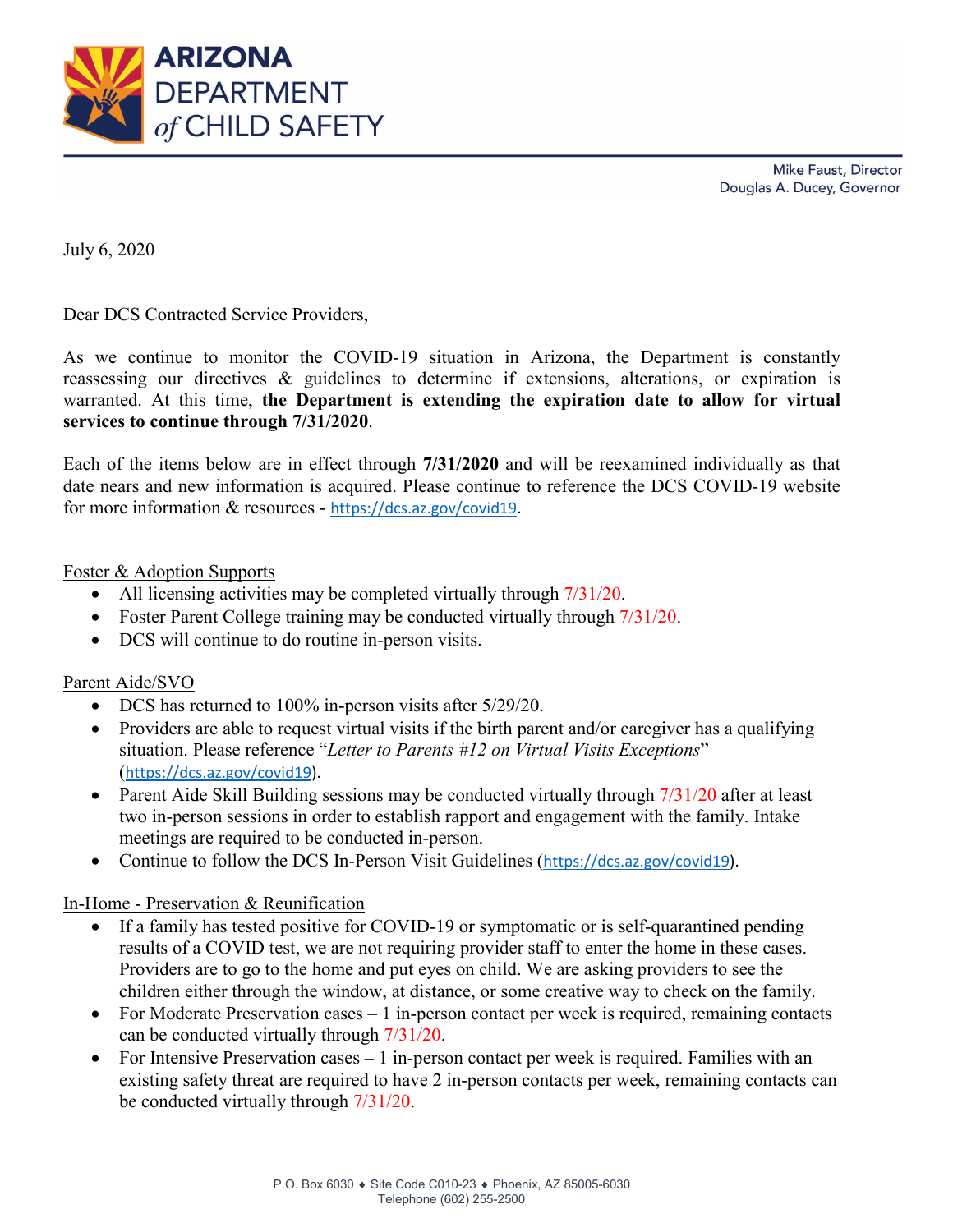Page 2

- For Reunification cases  $-1$  in-person contact per week is required. Families with an existing safety threat are required to have 2 in-person contacts per week, remaining contacts can be conducted virtually through 7/31/20.
- Continue to follow the DCS In-Person Visit Guidelines ([https://dcs.az.gov/covid19\)](https://dcs.az.gov/covid19).

# In-Home - SENSE

- Home visits made by the SENSE trained nurse should continue to be done in-person. This includes the assessment of children(s) general health and developmental screenings.
- All other activities including the completion of the Endinburgh Postnatal Depression scale, education of safety, safe sleep practices, and other resources may be completed virtually through 7/31/20.
- If a family member in the home has tested positive for COVID-19, is symptomatic or is selfquarantined pending results of a COVID-19 test, home visits may be rescheduled until participants are symptom free for at least 10 days have passed since symptoms first appeared and at least 3 days (72 hours) have passed since resolution of fever (including fever, chills, rigors, and body/muscle aches) without the use of fever-reducing medications and improvement in respiratory symptoms. If a home visit is postponed longer than 3 weeks, a virtual visit should be conducted with a follow up in-person visit following the isolation period.
- Continue to follow the DCS In-Person Visit Guidelines ([https://dcs.az.gov/covid19\)](https://dcs.az.gov/covid19).

Building Resilient Families

• In the home services may be provided virtually through  $7/31/20$ .

Psych/Counseling & Unit Consultation Services

- Psychological Evaluations should continue in-person as long as both parties are symptom free for 72 hours without the aid of medication.
- Individual/Family Counseling Services may be provided via Telemed system through  $7/31/20$ .
- Unit Consultation with DCS staff may be provided virtually through  $7/31/20$ .
	- o Clinical interviews with parents and other participants should be done in-person.

Home Assessment & Courtesy Supervision & ICPC

- Emergency & Scheduled Visitation returned to in-person after 5/29/20.
- Situations where Home Studies may be delayed or rescheduled include:
	- o Placement has been made following an emergency home check conducted by DCS.
		- o Home check is requested for a prospective placement but no immediate plans to transition children into the home.
- Monthly ICPC child contacts may be conducted virtual through  $7/31/20$ .

Young Adult Programs (Independent Living Skills & Foster Sustainable Connections)

- Virtual visits, if necessary, may be provided through  $7/31/20$
- All efforts should be made to deliver this service in person, utilizing the precautions outlined in the DCS In-Person Visitation Guides.
- If a youth has symptoms or has tested positive for COVID-19, the service may be suspended until the youth no longer presents a risk.

All contracted services should be conducted virtually if anyone in the household involved with the service has reported symptoms of COVID-19, tested positive for COVID-19, or pending a test for COVID-19. Services shall return to in-person after the CDC recommended isolation period (at least 10